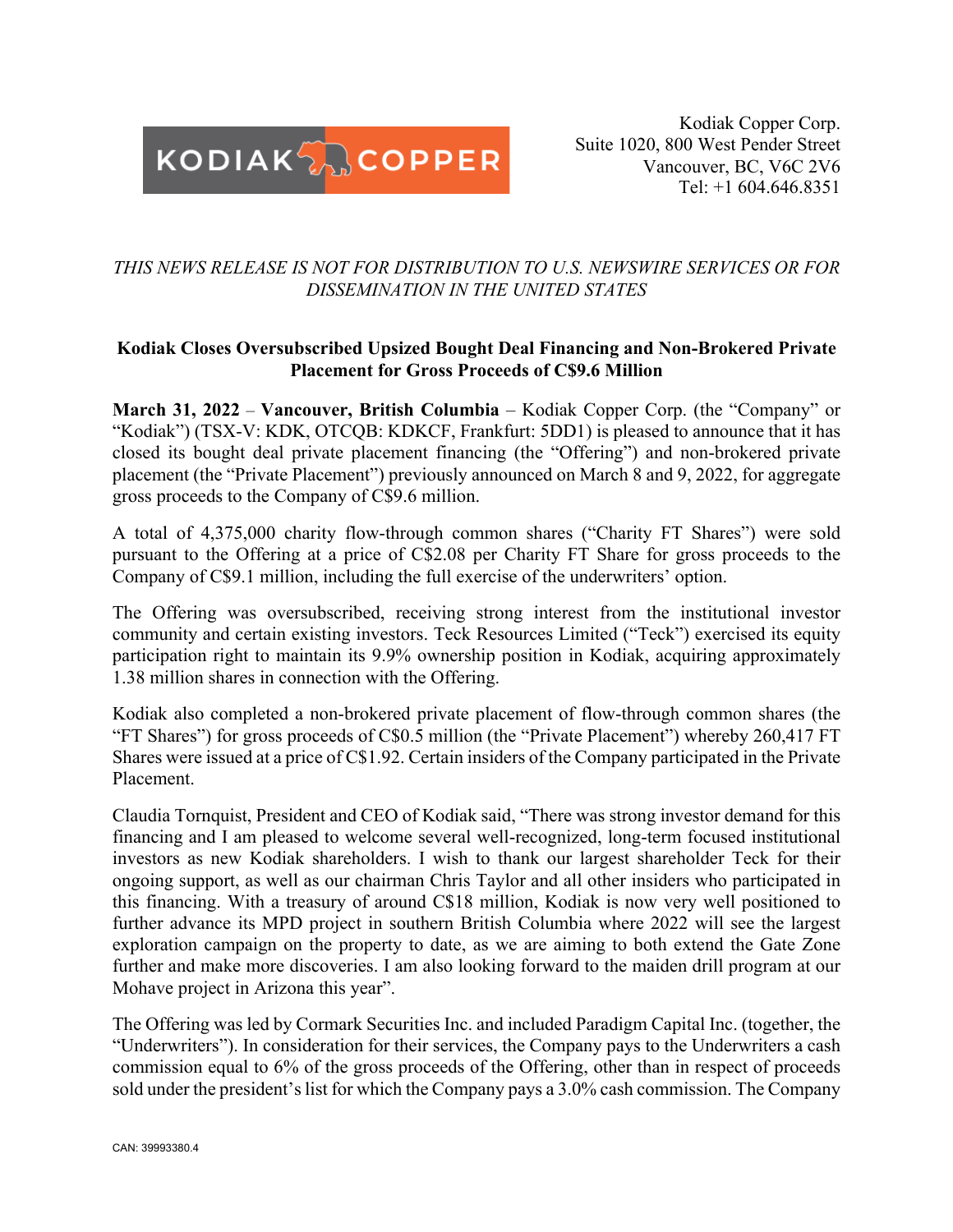pays to eligible finders who introduced subscribers to the Private Placement a finders fees in cash equal to 6% of the gross proceeds of such subscriptions. In connection with the closing of the Offering and the Private Placement, the Company will be paying cash commissions and finders fees in the aggregate cash amount of C\$467,647 to arm's length finders, in compliance with the policies of the TSX Venture Exchange and applicable securities legislation.

The Charity FT Shares and FT Shares qualify as "flow-through shares" of the Company for the purposes of the *Income Tax Act* (Canada). The gross proceeds from the Offering and Private Placement will be used to incur "Canadian exploration expenses" which also qualify as "flow through mining expenditures" (as those terms are defined in the *Income Tax Act* (Canada)) on Kodiak's projects in British Columbia. The Company will renounce these exploration expenses to the purchasers of Charity FT Shares and FT Shares with an effective date of no later than December 31, 2022.

Insiders of the Company subscribed for a total of 167,708 FT Shares. The participation of insiders in the Private Placement constitutes a "related party transaction", within the meaning of TSX-V Policy 5.9 and Multilateral Instrument 61-101 – *Protection of Minority Security Holders in Special Transactions* ("MI 61-101"). The Company has relied on the exemptions from the formal valuation and minority shareholder approval requirements of MI 61-101 contained in sections 5.5(a) and 5.7(1)(a) of MI 61-101, in respect of the related party participation in the Private Placement, as neither the fair market value (as determined under MI 61-101) of the subject matter of, nor the fair market value of the consideration for, the transaction, insofar as it involved the interested party, exceeded 25% of the Company's market capitalization (as determined under MI 61-101).

The Charity FT Shares and the FT Shares are subject to a four month hold period, expiring on August 1, 2022. The Offering and the Private Placement are subject to final acceptance from the TSX Venture Exchange.

This press release does not constitute an offer to sell or a solicitation of an offer to buy any of the securities in the United States. The securities have not been and will not be registered under the *United States Securities Act of 1933*, as amended (the "U.S. Securities Act"), or any state securities laws and may not be offered or sold within the United States or to or for the account or benefit of a U.S. person (as defined in Regulation S under the U.S. Securities Act) unless registered under the U.S. Securities Act and applicable state securities laws or an exemption from such registration is available.

On behalf of the Board of Directors

#### **Kodiak Copper Corp.**

*Claudia Tornquist* President & CEO

For further information contact: Nancy Curry, VP Corporate Development ncurry@kodiakcoppercorp.com  $+1$  (604) 646-8362